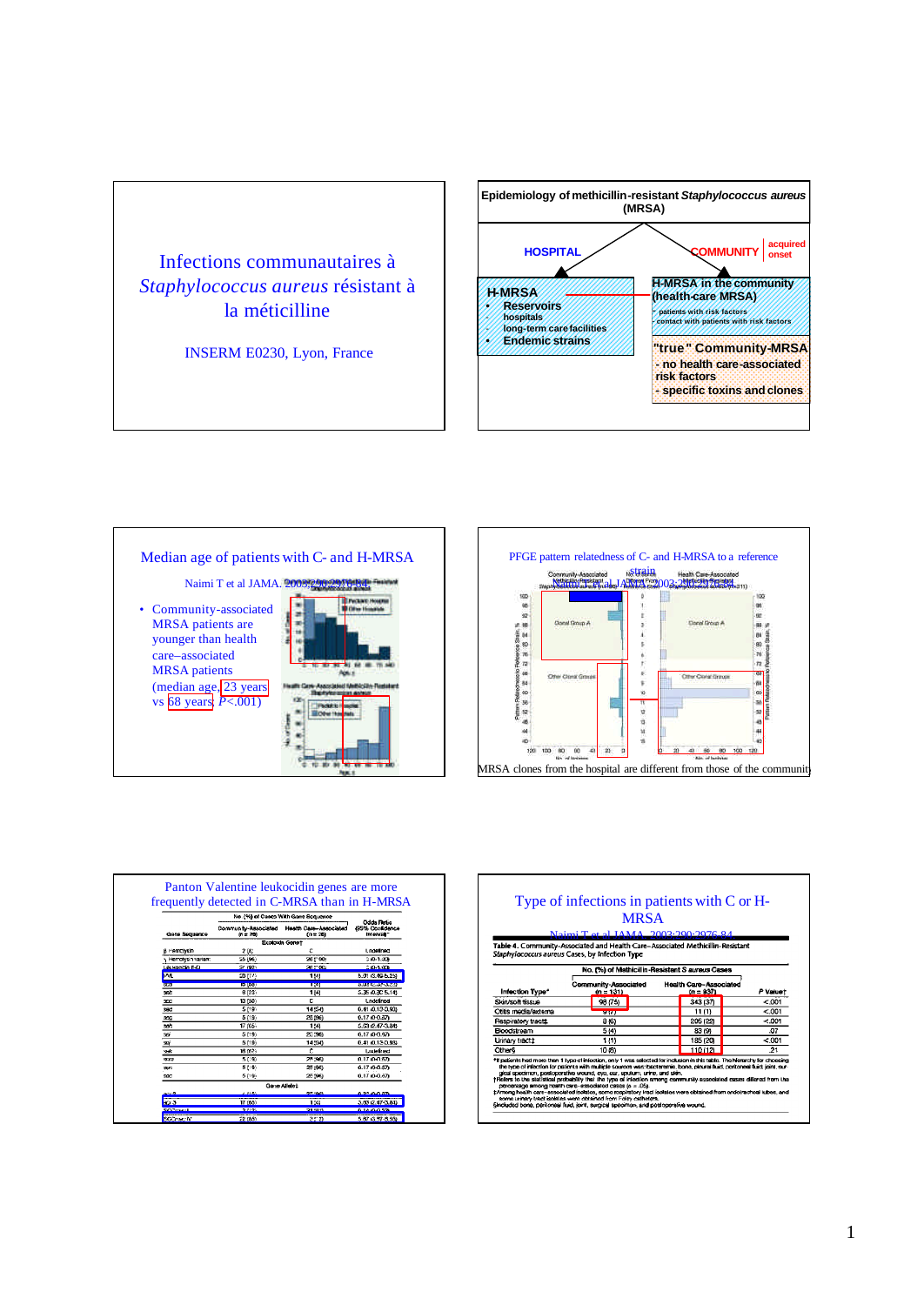









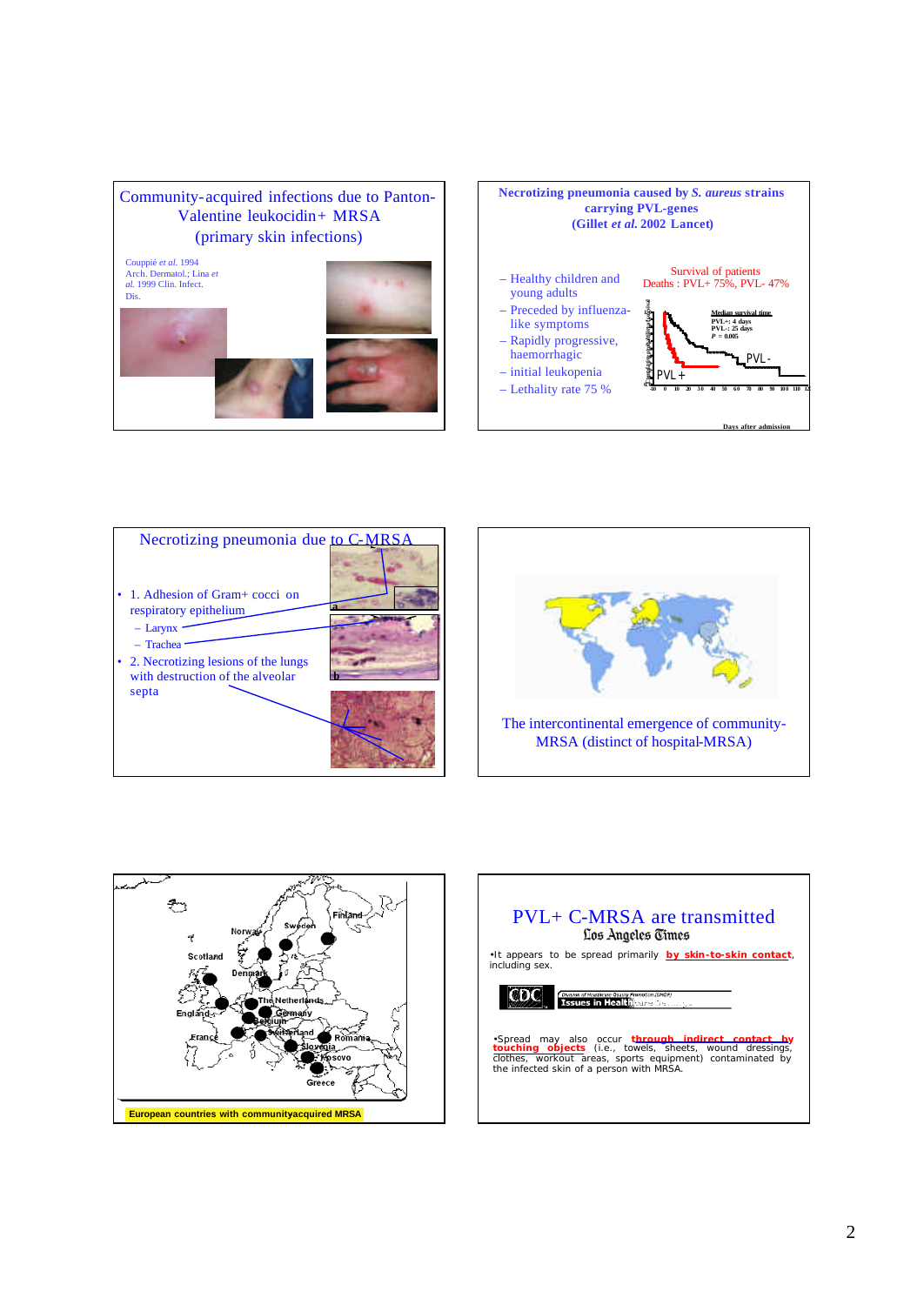### **Transmission** of C-MRSA after skin-toskin contact during a match

#### **Transmission of C-MRSA through indirect contact by touching objects**

Scanning electron microscopy of wood sample taken from the seating area of a sauna with known MRSApositive surface culture (from Baggett HC et al J Infect Dis. 2004;189:1565-73)







## Association of the European PVL+ MRSA clone with hospitalacquired infections

- in Greece (de Sousa M et al JCM 2003;42027-32)
	- premature baby one week after birth (1998)
	- 10 isolates in 2000, 3-20 days after admission to hospital
- in Algeria (N. Ramdani)
	- 10 of 12 isolates were hospital-acquired

## Hospital transmission of PVL+ MRSA among post-partum women

- Saiman L et al: CID 2003;15:1313-9 – 8 postpartum women (NY, USA), route of transmission not discovered
- France, city of Lannion, 47 cases in 12 familial clusters with a cross-contamination in the maternity of Lannion.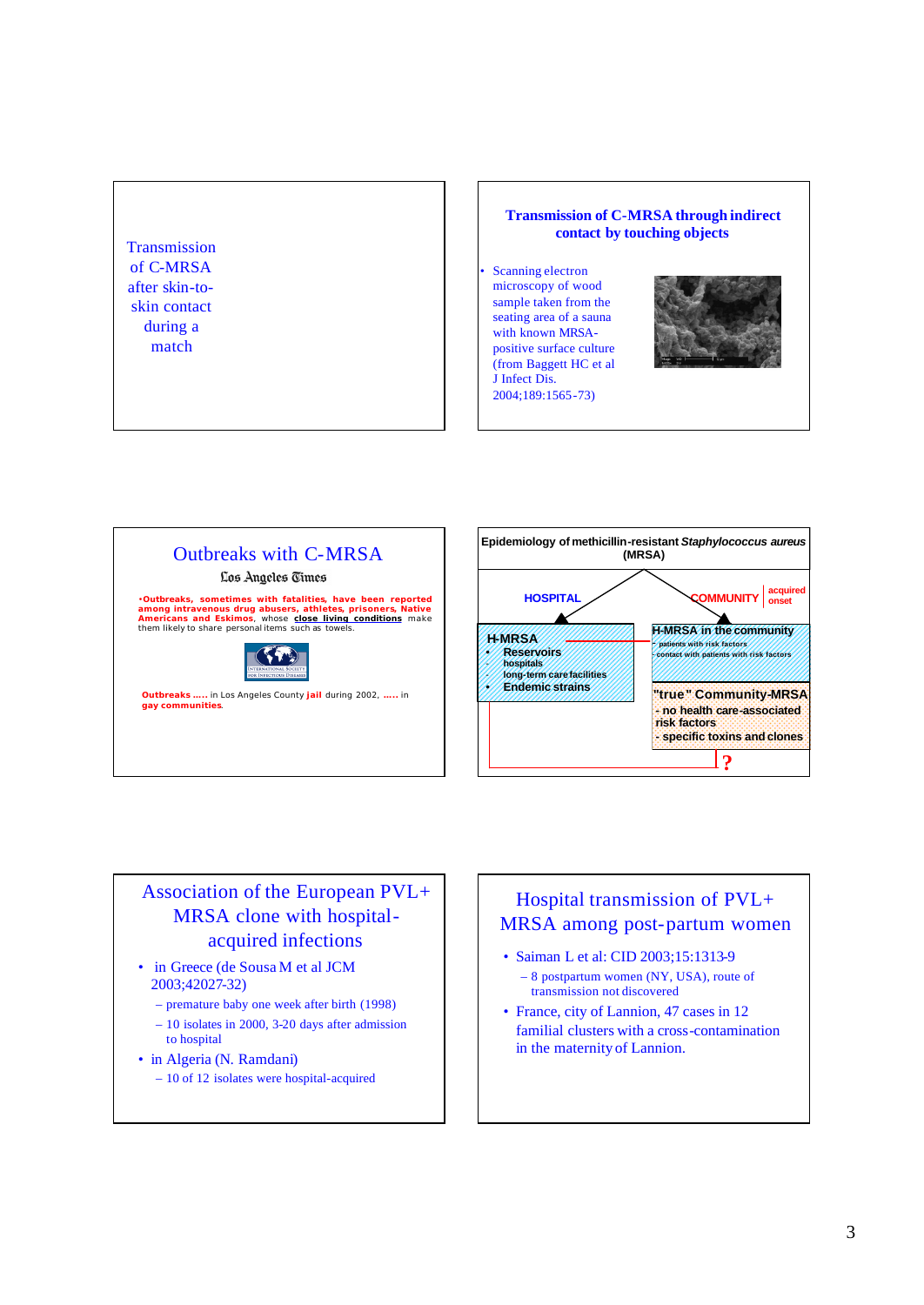

|                          | CO-MRSA isolates from     |                 |               |                                          |                |                 |
|--------------------------|---------------------------|-----------------|---------------|------------------------------------------|----------------|-----------------|
| Genes <sup>a</sup>       | France                    | <b>USA</b>      | <b>USA</b>    | Oceania <sup>b</sup>                     | Australia      | Total           |
|                          | Switzerland<br>$n=67$ (%) | n=29 (%)        |               | Southwest<br>Pacific clone<br>$n=13$ (%) | Queensland     | n=117 (%)       |
|                          |                           |                 | $n=4$ (%)     |                                          | clone          |                 |
|                          |                           |                 |               |                                          | $n=4$ (%)      |                 |
| Sequence<br>type         | 80                        |                 | 59 or 8       | 30                                       | 93             |                 |
| Pulsotypes               | $A1-A7$                   | <b>B1-B5</b>    | $D1 - D2$     | $C1-C3$                                  | E <sub>1</sub> |                 |
| agr group                | 3                         | 3               | 1             | $\overline{\mathbf{3}}$                  | 3              |                 |
| <b>SCCmec</b><br>type IV | 67 (100)                  | 29 (100)        | 4 (100)       | 13 (100)                                 | 4 (100)        | 117 (100)       |
| Leukocidins<br>PVL genes | 67 (100)                  | 29 (100)        | 4 (100)       | 13 (100)                                 | 4 (100)        | 117 (100)       |
| Enterotoxins             |                           |                 |               |                                          |                |                 |
| sea                      | 0(0)                      | 23 (79)         | 0(0)          | 0(0)                                     | 0(0)           | 23 (20)         |
| seh                      | 0(0)                      | 8 (28)          | 1(25)         | 0(0)                                     | 0(0)           | 9(8)            |
| sec<br>sed-sei           | 0(0)<br>0(0)              | 20 (69)<br>0(0) | 0(0)          | 0(0)                                     | 0(0)<br>0(0)   | 20 (17)         |
| seh                      | 0(0)                      | 29 (100)        | 3(75)<br>0(0) | 0(0)<br>0(0)                             | 0(0)           | 3(3)<br>29 (25) |
| sek                      | 0(0)                      | 24 (83)         | 0(0)          | 0(0)                                     | 0(0)           | 24 (21)         |
| $\alpha$                 | 0(0)                      | 0.(0)           | 0(0)          | 13 (100)                                 | 0(0)           | 13(11)          |



# 2003-2004

Beside PVL, other S. aureus toxins are associated with C-MRSA clones